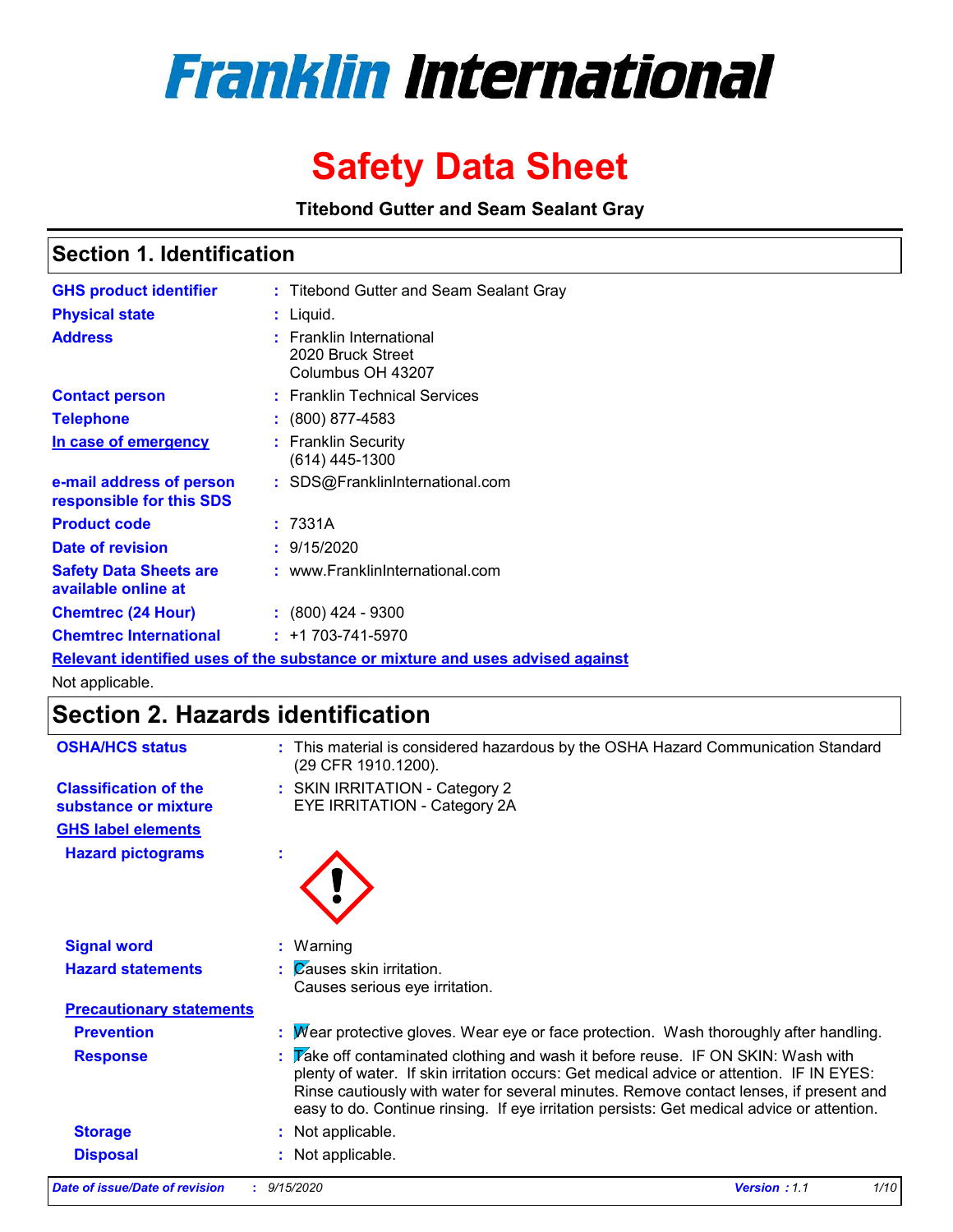## **Section 2. Hazards identification**

**Hazards not otherwise classified**

**:** Product generates methanol during cure.

## **Section 3. Composition/information on ingredients**

## **Substance/mixture :** Mixture

| <b>Ingredient name</b>            |            | <b>CAS number</b> |
|-----------------------------------|------------|-------------------|
| <b>Allyl Terminated Polyether</b> | l≥10 - ≤25 |                   |

Any concentration shown as a range is to protect confidentiality or is due to batch variation.

**There are no additional ingredients present which, within the current knowledge of the supplier and in the concentrations applicable, are classified as hazardous to health or the environment and hence require reporting in this section.**

**Occupational exposure limits, if available, are listed in Section 8.**

## **Section 4. First aid measures**

## **Description of necessary first aid measures**

| <b>Eye contact</b>                                 | : Immediately flush eyes with plenty of water, occasionally lifting the upper and lower<br>eyelids. Check for and remove any contact lenses. Continue to rinse for at least 10<br>minutes. Get medical attention.                                                                                                                                                                                                                                                                                                                                                                                                                                                                                                                                                                                                         |
|----------------------------------------------------|---------------------------------------------------------------------------------------------------------------------------------------------------------------------------------------------------------------------------------------------------------------------------------------------------------------------------------------------------------------------------------------------------------------------------------------------------------------------------------------------------------------------------------------------------------------------------------------------------------------------------------------------------------------------------------------------------------------------------------------------------------------------------------------------------------------------------|
| <b>Inhalation</b>                                  | : Remove victim to fresh air and keep at rest in a position comfortable for breathing. If<br>not breathing, if breathing is irregular or if respiratory arrest occurs, provide artificial<br>respiration or oxygen by trained personnel. It may be dangerous to the person providing<br>aid to give mouth-to-mouth resuscitation. Get medical attention if adverse health effects<br>persist or are severe. If unconscious, place in recovery position and get medical<br>attention immediately. Maintain an open airway. Loosen tight clothing such as a collar,<br>tie, belt or waistband.                                                                                                                                                                                                                              |
| <b>Skin contact</b>                                | : Flush contaminated skin with plenty of water. Remove contaminated clothing and<br>shoes. Continue to rinse for at least 10 minutes. Get medical attention. Wash clothing<br>before reuse. Clean shoes thoroughly before reuse.                                                                                                                                                                                                                                                                                                                                                                                                                                                                                                                                                                                          |
| <b>Ingestion</b>                                   | : Wash out mouth with water. Remove dentures if any. Remove victim to fresh air and<br>keep at rest in a position comfortable for breathing. If material has been swallowed and<br>the exposed person is conscious, give small quantities of water to drink. Stop if the<br>exposed person feels sick as vomiting may be dangerous. Do not induce vomiting<br>unless directed to do so by medical personnel. If vomiting occurs, the head should be<br>kept low so that vomit does not enter the lungs. Get medical attention if adverse health<br>effects persist or are severe. Never give anything by mouth to an unconscious person.<br>If unconscious, place in recovery position and get medical attention immediately.<br>Maintain an open airway. Loosen tight clothing such as a collar, tie, belt or waistband. |
| Most important symptoms/effects, acute and delayed |                                                                                                                                                                                                                                                                                                                                                                                                                                                                                                                                                                                                                                                                                                                                                                                                                           |
| <b>Potential acute health effects</b>              |                                                                                                                                                                                                                                                                                                                                                                                                                                                                                                                                                                                                                                                                                                                                                                                                                           |
| <b>Eye contact</b>                                 | : May cause eye irritation.                                                                                                                                                                                                                                                                                                                                                                                                                                                                                                                                                                                                                                                                                                                                                                                               |
| <b>Inhalation</b>                                  | : No known significant effects or critical hazards.                                                                                                                                                                                                                                                                                                                                                                                                                                                                                                                                                                                                                                                                                                                                                                       |
| <b>Skin contact</b>                                | : May cause skin irritation.                                                                                                                                                                                                                                                                                                                                                                                                                                                                                                                                                                                                                                                                                                                                                                                              |
| <b>Ingestion</b>                                   | : No known significant effects or critical hazards.                                                                                                                                                                                                                                                                                                                                                                                                                                                                                                                                                                                                                                                                                                                                                                       |
| <b>Over-exposure signs/symptoms</b>                |                                                                                                                                                                                                                                                                                                                                                                                                                                                                                                                                                                                                                                                                                                                                                                                                                           |
| <b>Eye contact</b>                                 | : Adverse symptoms may include the following:<br>pain or irritation<br>watering<br>redness                                                                                                                                                                                                                                                                                                                                                                                                                                                                                                                                                                                                                                                                                                                                |
| <b>Inhalation</b>                                  | : No specific data.                                                                                                                                                                                                                                                                                                                                                                                                                                                                                                                                                                                                                                                                                                                                                                                                       |
|                                                    |                                                                                                                                                                                                                                                                                                                                                                                                                                                                                                                                                                                                                                                                                                                                                                                                                           |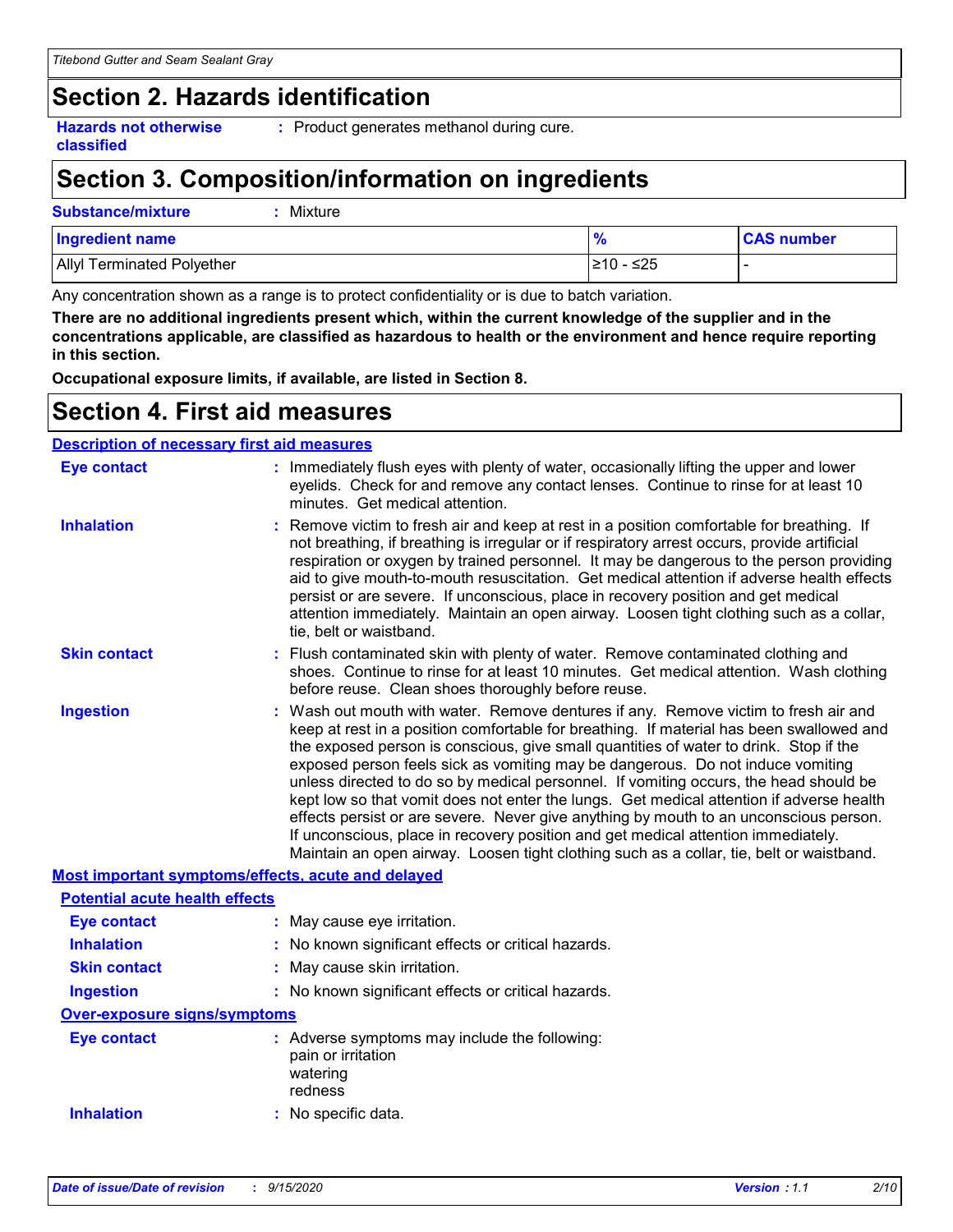## **Section 4. First aid measures**

| <b>Skin contact</b>               | Adverse symptoms may include the following:<br>irritation<br>redness                                                                                                          |
|-----------------------------------|-------------------------------------------------------------------------------------------------------------------------------------------------------------------------------|
| <b>Ingestion</b>                  | No specific data.                                                                                                                                                             |
|                                   | Indication of immediate medical attention and special treatment needed, if necessary                                                                                          |
| <b>Notes to physician</b>         | : Treat symptomatically. Contact poison treatment specialist immediately if large<br>quantities have been ingested or inhaled.                                                |
| <b>Specific treatments</b>        | : No specific treatment.                                                                                                                                                      |
| <b>Protection of first-aiders</b> | : No action shall be taken involving any personal risk or without suitable training. It may<br>be dangerous to the person providing aid to give mouth-to-mouth resuscitation. |

### **See toxicological information (Section 11)**

## **Section 5. Fire-fighting measures**

| <b>Extinguishing media</b>                               |                                                                                                                                                                                                     |
|----------------------------------------------------------|-----------------------------------------------------------------------------------------------------------------------------------------------------------------------------------------------------|
| <b>Suitable extinguishing</b><br>media                   | : Use an extinguishing agent suitable for the surrounding fire.                                                                                                                                     |
| <b>Unsuitable extinguishing</b><br>media                 | : None known.                                                                                                                                                                                       |
| <b>Specific hazards arising</b><br>from the chemical     | : In a fire or if heated, a pressure increase will occur and the container may burst.                                                                                                               |
| <b>Hazardous thermal</b><br>decomposition products       | Decomposition products may include the following materials:<br>carbon dioxide<br>carbon monoxide                                                                                                    |
| <b>Special protective actions</b><br>for fire-fighters   | : Promptly isolate the scene by removing all persons from the vicinity of the incident if<br>there is a fire. No action shall be taken involving any personal risk or without suitable<br>training. |
| <b>Special protective</b><br>equipment for fire-fighters | Fire-fighters should wear appropriate protective equipment and self-contained breathing<br>apparatus (SCBA) with a full face-piece operated in positive pressure mode.                              |

## **Section 6. Accidental release measures**

| Personal precautions, protective equipment and emergency procedures |  |                                                                                                                                                                                                                                                                                                                                                                                                                  |  |
|---------------------------------------------------------------------|--|------------------------------------------------------------------------------------------------------------------------------------------------------------------------------------------------------------------------------------------------------------------------------------------------------------------------------------------------------------------------------------------------------------------|--|
| For non-emergency<br>personnel                                      |  | : No action shall be taken involving any personal risk or without suitable training.<br>Evacuate surrounding areas. Keep unnecessary and unprotected personnel from<br>entering. Do not touch or walk through spilled material. Avoid breathing vapor or mist.<br>Provide adequate ventilation. Wear appropriate respirator when ventilation is<br>inadequate. Put on appropriate personal protective equipment. |  |
| For emergency responders                                            |  | If specialized clothing is required to deal with the spillage, take note of any information in<br>Section 8 on suitable and unsuitable materials. See also the information in "For non-<br>emergency personnel".                                                                                                                                                                                                 |  |
| <b>Environmental precautions</b>                                    |  | : Avoid dispersal of spilled material and runoff and contact with soil, waterways, drains<br>and sewers. Inform the relevant authorities if the product has caused environmental<br>pollution (sewers, waterways, soil or air).                                                                                                                                                                                  |  |
| <b>Methods and materials for containment and cleaning up</b>        |  |                                                                                                                                                                                                                                                                                                                                                                                                                  |  |
| <b>Small spill</b>                                                  |  | : Stop leak if without risk. Move containers from spill area. Dilute with water and mop up<br>if water-soluble. Alternatively, or if water-insoluble, absorb with an inert dry material and<br>place in an appropriate waste disposal container. Dispose of via a licensed waste<br>disposal contractor.                                                                                                         |  |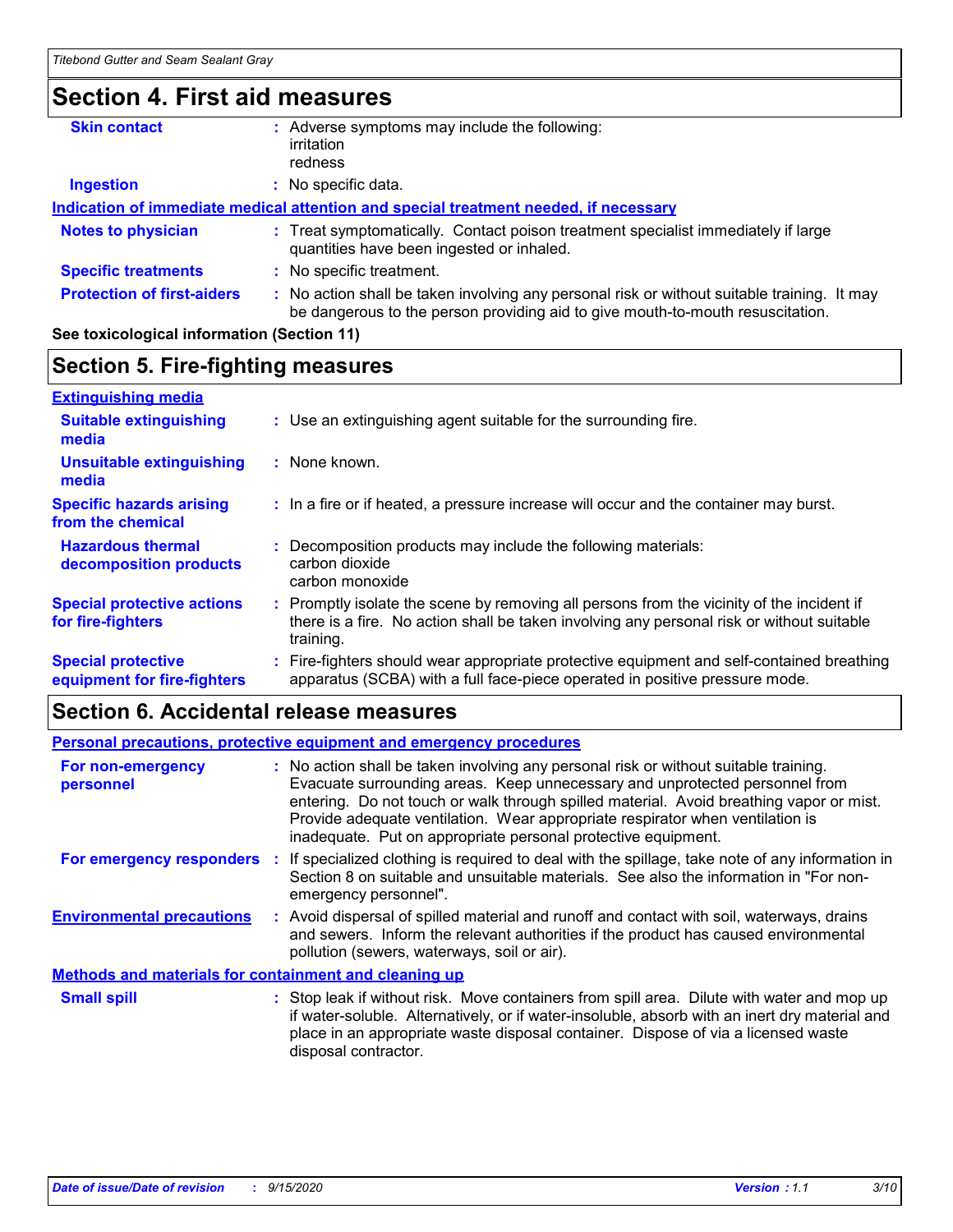## **Section 6. Accidental release measures**

| <b>Large spill</b> | : Stop leak if without risk. Move containers from spill area. Approach release from<br>upwind. Prevent entry into sewers, water courses, basements or confined areas. Wash<br>spillages into an effluent treatment plant or proceed as follows. Contain and collect<br>spillage with non-combustible, absorbent material e.g. sand, earth, vermiculite or<br>diatomaceous earth and place in container for disposal according to local regulations<br>(see Section 13). Dispose of via a licensed waste disposal contractor. Contaminated<br>absorbent material may pose the same hazard as the spilled product. Note: see |
|--------------------|----------------------------------------------------------------------------------------------------------------------------------------------------------------------------------------------------------------------------------------------------------------------------------------------------------------------------------------------------------------------------------------------------------------------------------------------------------------------------------------------------------------------------------------------------------------------------------------------------------------------------|
|                    | Section 1 for emergency contact information and Section 13 for waste disposal.                                                                                                                                                                                                                                                                                                                                                                                                                                                                                                                                             |

## **Section 7. Handling and storage**

| <b>Precautions for safe handling</b>                                      |                                                                                                                                                                                                                                                                                                                                                                                                                                                                                                                                                                                                                                                                             |
|---------------------------------------------------------------------------|-----------------------------------------------------------------------------------------------------------------------------------------------------------------------------------------------------------------------------------------------------------------------------------------------------------------------------------------------------------------------------------------------------------------------------------------------------------------------------------------------------------------------------------------------------------------------------------------------------------------------------------------------------------------------------|
| <b>Protective measures</b>                                                | : Put on appropriate personal protective equipment (see Section 8). Do not ingest. Avoid<br>contact with eyes, skin and clothing. Avoid breathing vapor or mist. Keep in the original<br>container or an approved alternative made from a compatible material, kept tightly<br>closed when not in use. Empty containers retain product residue and can be hazardous.<br>Do not reuse container.                                                                                                                                                                                                                                                                             |
| <b>Advice on general</b><br>occupational hygiene                          | : Eating, drinking and smoking should be prohibited in areas where this material is<br>handled, stored and processed. Workers should wash hands and face before eating,<br>drinking and smoking. Remove contaminated clothing and protective equipment before<br>entering eating areas. See also Section 8 for additional information on hygiene<br>measures.                                                                                                                                                                                                                                                                                                               |
| <b>Conditions for safe storage,</b><br>including any<br>incompatibilities | Store between the following temperatures: 0 to $120^{\circ}$ C (32 to $248^{\circ}$ F). Store in<br>accordance with local regulations. Store in original container protected from direct<br>sunlight in a dry, cool and well-ventilated area, away from incompatible materials (see<br>Section 10) and food and drink. Keep container tightly closed and sealed until ready for<br>use. Containers that have been opened must be carefully resealed and kept upright to<br>prevent leakage. Do not store in unlabeled containers. Use appropriate containment to<br>avoid environmental contamination. See Section 10 for incompatible materials before<br>handling or use. |

## **Section 8. Exposure controls/personal protection**

### **Control parameters**

### **Occupational exposure limits**

| <b>Ingredient name</b>                            |               | <b>Exposure limits</b>                                                                                                                                                                                                                                                                                                                                                                            |
|---------------------------------------------------|---------------|---------------------------------------------------------------------------------------------------------------------------------------------------------------------------------------------------------------------------------------------------------------------------------------------------------------------------------------------------------------------------------------------------|
| <b>Allyl Terminated Polyether</b>                 |               | None.                                                                                                                                                                                                                                                                                                                                                                                             |
| <b>Appropriate engineering</b><br><b>controls</b> | contaminants. | : Good general ventilation should be sufficient to control worker exposure to airborne                                                                                                                                                                                                                                                                                                            |
| <b>Environmental exposure</b><br><b>controls</b>  |               | : Emissions from ventilation or work process equipment should be checked to ensure<br>they comply with the requirements of environmental protection legislation. In some<br>cases, fume scrubbers, filters or engineering modifications to the process equipment<br>will be necessary to reduce emissions to acceptable levels.                                                                   |
| <b>Individual protection measures</b>             |               |                                                                                                                                                                                                                                                                                                                                                                                                   |
| <b>Hygiene measures</b>                           |               | : Wash hands, forearms and face thoroughly after handling chemical products, before<br>eating, smoking and using the lavatory and at the end of the working period.<br>Appropriate techniques should be used to remove potentially contaminated clothing.<br>Wash contaminated clothing before reusing. Ensure that eyewash stations and safety<br>showers are close to the workstation location. |
| <b>Eye/face protection</b>                        |               | : Safety eyewear complying with an approved standard should be used when a risk<br>assessment indicates this is necessary to avoid exposure to liquid splashes, mists,<br>gases or dusts. If contact is possible, the following protection should be worn, unless<br>the assessment indicates a higher degree of protection: chemical splash goggles.                                             |
| <b>Skin protection</b>                            |               |                                                                                                                                                                                                                                                                                                                                                                                                   |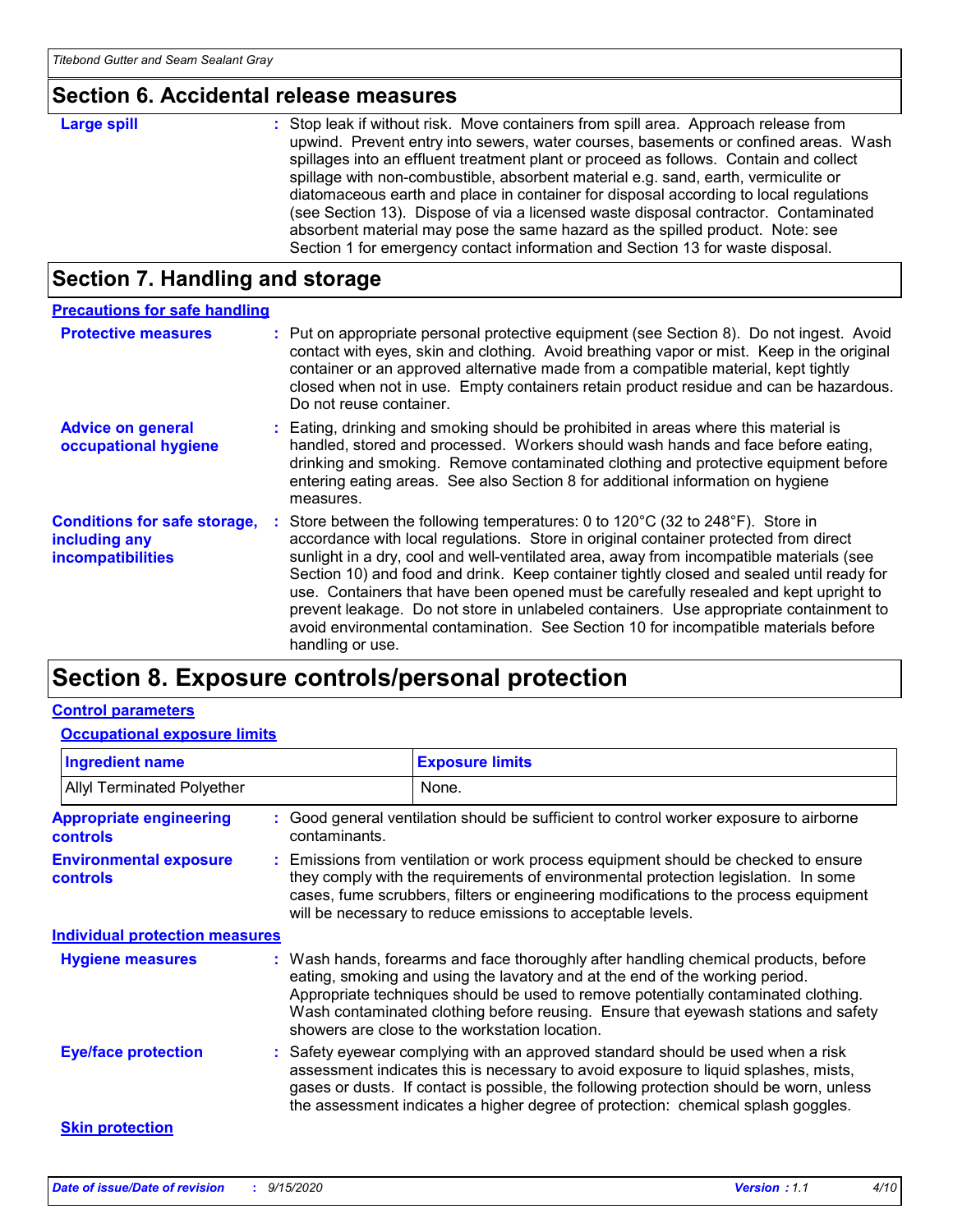## **Section 8. Exposure controls/personal protection**

| <b>Hand protection</b>        | : Chemical-resistant, impervious gloves complying with an approved standard should be<br>worn at all times when handling chemical products if a risk assessment indicates this is<br>necessary. Considering the parameters specified by the glove manufacturer, check<br>during use that the gloves are still retaining their protective properties. It should be<br>noted that the time to breakthrough for any glove material may be different for different<br>glove manufacturers. In the case of mixtures, consisting of several substances, the<br>protection time of the gloves cannot be accurately estimated. |
|-------------------------------|------------------------------------------------------------------------------------------------------------------------------------------------------------------------------------------------------------------------------------------------------------------------------------------------------------------------------------------------------------------------------------------------------------------------------------------------------------------------------------------------------------------------------------------------------------------------------------------------------------------------|
| <b>Body protection</b>        | : Personal protective equipment for the body should be selected based on the task being<br>performed and the risks involved and should be approved by a specialist before<br>handling this product.                                                                                                                                                                                                                                                                                                                                                                                                                    |
| <b>Other skin protection</b>  | : Appropriate footwear and any additional skin protection measures should be selected<br>based on the task being performed and the risks involved and should be approved by a<br>specialist before handling this product.                                                                                                                                                                                                                                                                                                                                                                                              |
| <b>Respiratory protection</b> | : Based on the hazard and potential for exposure, select a respirator that meets the<br>appropriate standard or certification. Respirators must be used according to a<br>respiratory protection program to ensure proper fitting, training, and other important<br>aspects of use.                                                                                                                                                                                                                                                                                                                                    |

## **Section 9. Physical and chemical properties**

| <b>Appearance</b>                                 |                                                                   |
|---------------------------------------------------|-------------------------------------------------------------------|
| <b>Physical state</b>                             | : Liquid. [Paste.]                                                |
| <b>Color</b>                                      | : Gray.                                                           |
| Odor                                              | Characteristic.                                                   |
| <b>Odor threshold</b>                             | : Not available.                                                  |
| pH                                                | : Not applicable.                                                 |
| <b>Melting point</b>                              | : Not available.                                                  |
| <b>Boiling point</b>                              | : $>200^{\circ}$ C ( $>392^{\circ}$ F)                            |
| <b>Flash point</b>                                | : Closed cup: >200°C (>392°F) [Setaflash.]                        |
| <b>Evaporation rate</b>                           | $:$ <1 (butyl acetate = 1)                                        |
| <b>Flammability (solid, gas)</b>                  | : Not available.                                                  |
| Lower and upper explosive<br>(flammable) limits   | : Not available.                                                  |
| <b>VOC (less water, less</b><br>exempt solvents)  | : 0 g/l                                                           |
| <b>Volatility</b>                                 | $: 0\%$ (w/w)                                                     |
| <b>Vapor density</b>                              | : Not available.                                                  |
| <b>Relative density</b>                           | : 1.415                                                           |
| <b>Solubility</b>                                 | : Insoluble in the following materials: cold water and hot water. |
| <b>Solubility in water</b>                        | : Not available.                                                  |
| <b>Partition coefficient: n-</b><br>octanol/water | : Not available.                                                  |
| <b>Auto-ignition temperature</b>                  | : Not available.                                                  |
| <b>Decomposition temperature</b>                  | : Not available.                                                  |
| <b>Viscosity</b>                                  | : Not available.                                                  |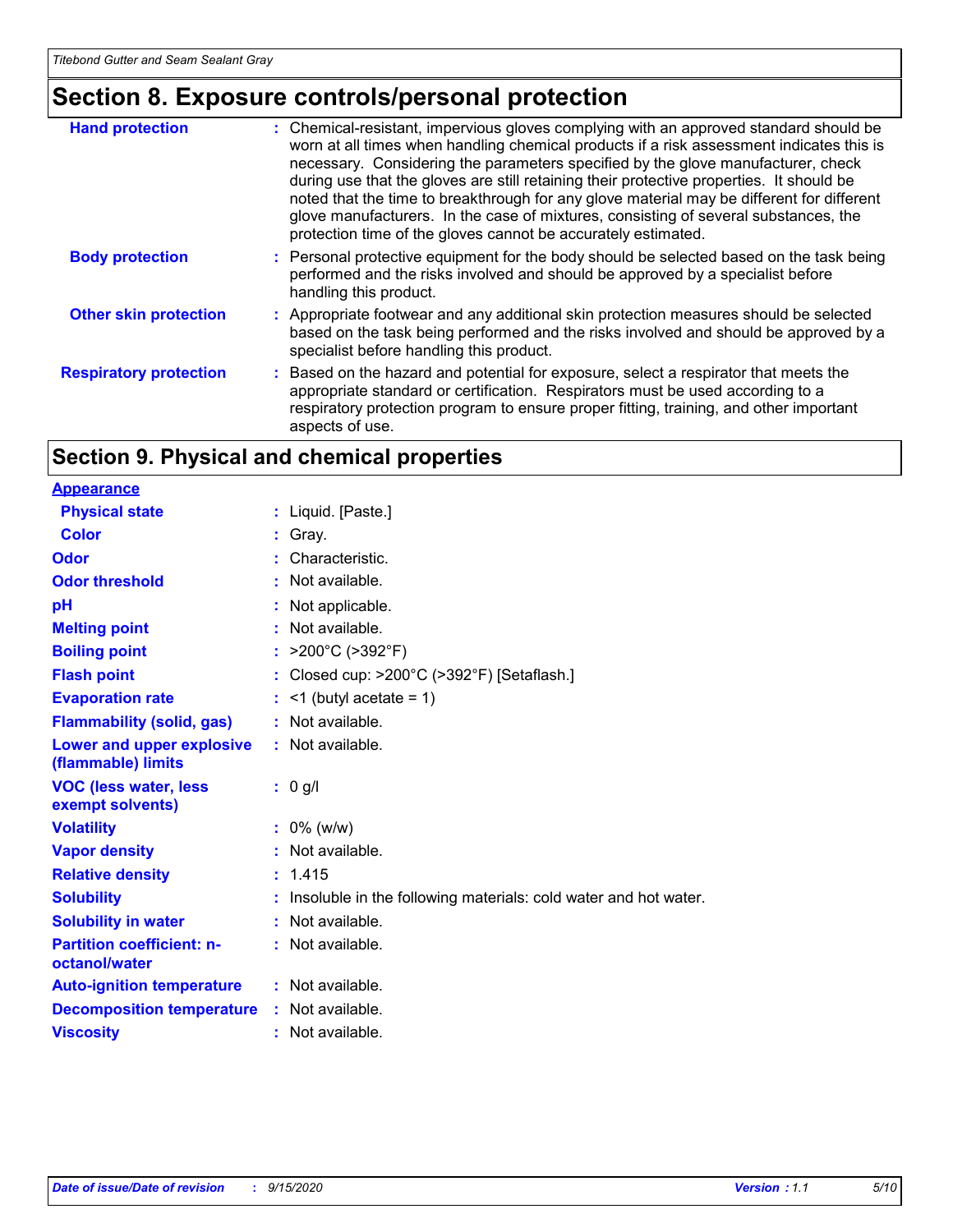## **Section 10. Stability and reactivity**

| <b>Reactivity</b>                            |    | : No specific test data related to reactivity available for this product or its ingredients.            |
|----------------------------------------------|----|---------------------------------------------------------------------------------------------------------|
| <b>Chemical stability</b>                    |    | : The product is stable.                                                                                |
| <b>Possibility of hazardous</b><br>reactions |    | : Under normal conditions of storage and use, hazardous reactions will not occur.                       |
| <b>Conditions to avoid</b>                   |    | : No specific data.                                                                                     |
| <b>Incompatible materials</b>                |    | No specific data.                                                                                       |
| <b>Hazardous decomposition</b><br>products   | ÷. | Under normal conditions of storage and use, hazardous decomposition products should<br>not be produced. |

## **Section 11. Toxicological information**

## **Information on toxicological effects**

**Acute toxicity**

Not available.

### **Irritation/Corrosion**

Not available.

### **Sensitization**

Not available.

### **Mutagenicity**

Not available.

### **Carcinogenicity**

Not available.

## **Reproductive toxicity**

Not available.

### **Teratogenicity**

Not available.

### **Specific target organ toxicity (single exposure)**

Not available.

### **Specific target organ toxicity (repeated exposure)** Not available.

### **Aspiration hazard**

Not available.

### **Information on the likely routes of exposure :** Not available.

| <b>Potential acute health effects</b> |                                                                                            |
|---------------------------------------|--------------------------------------------------------------------------------------------|
| <b>Eye contact</b>                    | : May cause eye irritation.                                                                |
| <b>Inhalation</b>                     | : No known significant effects or critical hazards.                                        |
| <b>Skin contact</b>                   | : May cause skin irritation.                                                               |
| <b>Ingestion</b>                      | : No known significant effects or critical hazards.                                        |
|                                       | <b>Symptoms related to the physical, chemical and toxicological characteristics</b>        |
| <b>Eye contact</b>                    | : Adverse symptoms may include the following:<br>pain or irritation<br>watering<br>redness |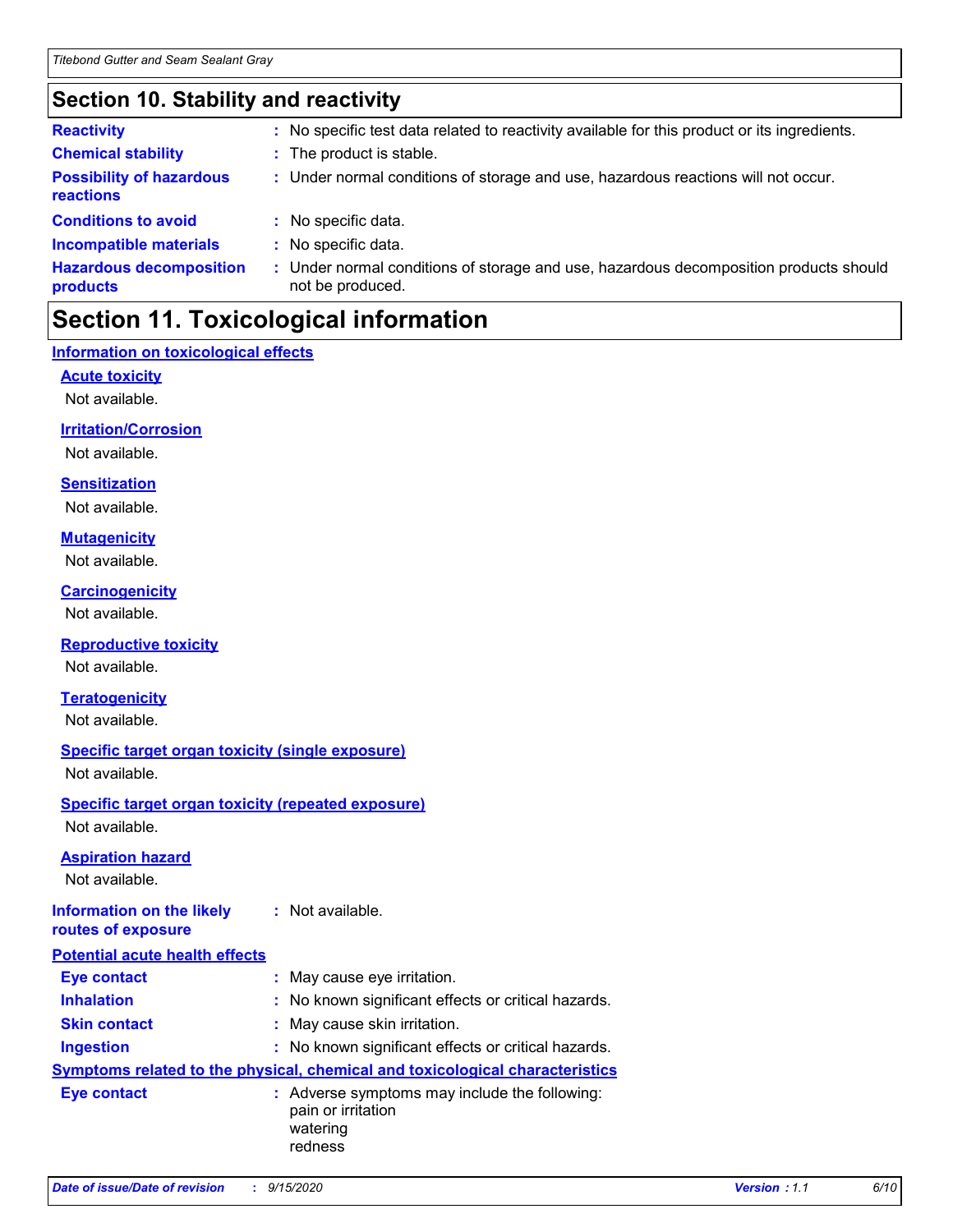## **Section 11. Toxicological information**

| <b>Inhalation</b>                       | : No specific data.                                                                      |
|-----------------------------------------|------------------------------------------------------------------------------------------|
| <b>Skin contact</b>                     | : Adverse symptoms may include the following:<br>irritation<br>redness                   |
| <b>Ingestion</b>                        | : No specific data.                                                                      |
|                                         | Delayed and immediate effects and also chronic effects from short and long term exposure |
| <b>Short term exposure</b>              |                                                                                          |
| <b>Potential immediate</b><br>effects   | $:$ Not available.                                                                       |
| <b>Potential delayed effects</b>        | $:$ Not available.                                                                       |
| <b>Long term exposure</b>               |                                                                                          |
| <b>Potential immediate</b><br>effects   | : Not available.                                                                         |
| <b>Potential delayed effects</b>        | $:$ Not available.                                                                       |
| <b>Potential chronic health effects</b> |                                                                                          |
| Not available.                          |                                                                                          |
| <b>General</b>                          | : No known significant effects or critical hazards.                                      |
| <b>Carcinogenicity</b>                  | : No known significant effects or critical hazards.                                      |
| <b>Mutagenicity</b>                     | : No known significant effects or critical hazards.                                      |
| <b>Teratogenicity</b>                   | : No known significant effects or critical hazards.                                      |
| <b>Developmental effects</b>            | : No known significant effects or critical hazards.                                      |
| <b>Fertility effects</b>                | : No known significant effects or critical hazards.                                      |
| <b>Numerical measures of toxicity</b>   |                                                                                          |
| <b>Acute toxicity estimates</b>         |                                                                                          |

Not available.

## **Section 12. Ecological information**

## **Toxicity**

Not available.

## **Persistence and degradability**

**Bioaccumulative potential** Not available. Not available.

### **Other adverse effects** : No known significant effects or critical hazards. **Soil/water partition coefficient (KOC) :** Not available. **Mobility in soil**

## **Section 13. Disposal considerations**

| <b>Disposal methods</b> | : The generation of waste should be avoided or minimized wherever possible. Disposal<br>of this product, solutions and any by-products should at all times comply with the<br>requirements of environmental protection and waste disposal legislation and any<br>regional local authority requirements. Dispose of surplus and non-recyclable products<br>via a licensed waste disposal contractor. Waste should not be disposed of untreated to<br>the sewer unless fully compliant with the requirements of all authorities with jurisdiction.<br>Waste packaging should be recycled. Incineration or landfill should only be considered<br>when recycling is not feasible. This material and its container must be disposed of in a |
|-------------------------|----------------------------------------------------------------------------------------------------------------------------------------------------------------------------------------------------------------------------------------------------------------------------------------------------------------------------------------------------------------------------------------------------------------------------------------------------------------------------------------------------------------------------------------------------------------------------------------------------------------------------------------------------------------------------------------------------------------------------------------|
|-------------------------|----------------------------------------------------------------------------------------------------------------------------------------------------------------------------------------------------------------------------------------------------------------------------------------------------------------------------------------------------------------------------------------------------------------------------------------------------------------------------------------------------------------------------------------------------------------------------------------------------------------------------------------------------------------------------------------------------------------------------------------|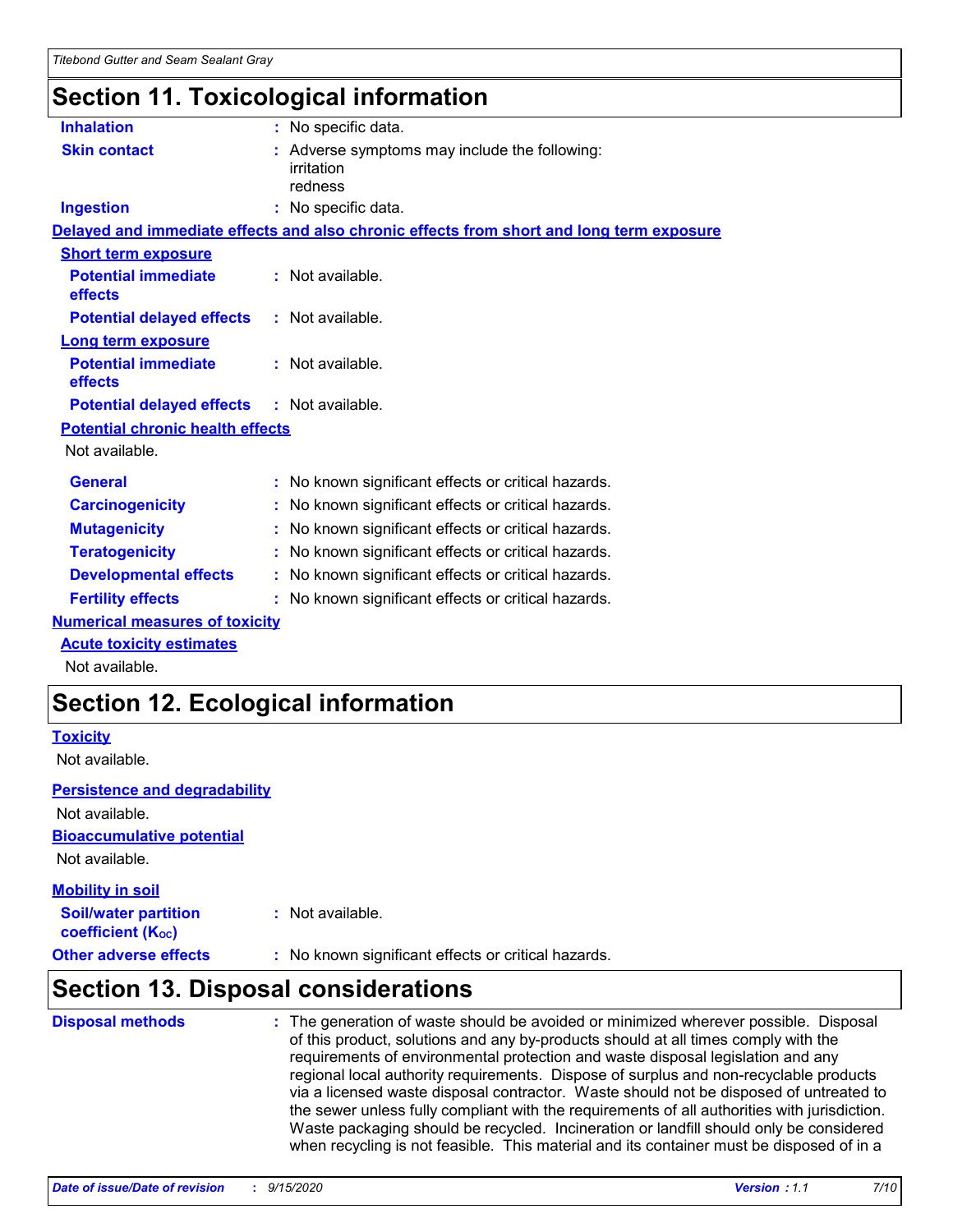## **Section 13. Disposal considerations**

safe way. Care should be taken when handling emptied containers that have not been cleaned or rinsed out. Empty containers or liners may retain some product residues. Avoid dispersal of spilled material and runoff and contact with soil, waterways, drains and sewers.

## **Section 14. Transport information**

|                                      | <b>DOT</b><br><b>Classification</b> | <b>TDG</b><br><b>Classification</b> | <b>Mexico</b><br><b>Classification</b> | <b>ADR/RID</b>           | <b>IMDG</b>    | <b>IATA</b>    |
|--------------------------------------|-------------------------------------|-------------------------------------|----------------------------------------|--------------------------|----------------|----------------|
| <b>UN number</b>                     | Not regulated.                      | Not regulated.                      | Not regulated.                         | Not regulated.           | Not regulated. | Not regulated. |
| <b>UN proper</b><br>shipping name    | $\blacksquare$                      |                                     |                                        |                          |                |                |
| <b>Transport</b><br>hazard class(es) | $\blacksquare$                      | $\blacksquare$                      | $\overline{\phantom{a}}$               | $\overline{\phantom{a}}$ | $\blacksquare$ | $\blacksquare$ |
| <b>Packing group</b>                 | $\overline{\phantom{a}}$            | -                                   | -                                      |                          |                | -              |
| <b>Environmental</b><br>hazards      | No.                                 | No.                                 | No.                                    | No.                      | No.            | No.            |

## **Section 15. Regulatory information**

## **U.S. Federal regulations**

**SARA 302/304**

### **Composition/information on ingredients**

No products were found.

**SARA 304 RQ :** Not applicable.

## **SARA 311/312**

## **Classification :** SKIN IRRITATION - Category 2

EYE IRRITATION - Category 2A

HNOC - Product generates methanol during cure.

### **Composition/information on ingredients**

| <b>Name</b>                       |            | <b>Classification</b>                                                      |
|-----------------------------------|------------|----------------------------------------------------------------------------|
| <b>Allyl Terminated Polyether</b> | I≥10 - ≤25 | <b>SKIN IRRITATION - Category 2</b><br><b>EYE IRRITATION - Category 2A</b> |

### **State regulations**

| <b>Massachusetts</b>       | : None of the components are listed. |
|----------------------------|--------------------------------------|
| <b>New York</b>            | : None of the components are listed. |
| <b>New Jersey</b>          | : None of the components are listed. |
| <b>Pennsylvania</b>        | : None of the components are listed. |
| <b>California Prop. 65</b> |                                      |

This product does not require a Safe Harbor warning under California Prop. 65.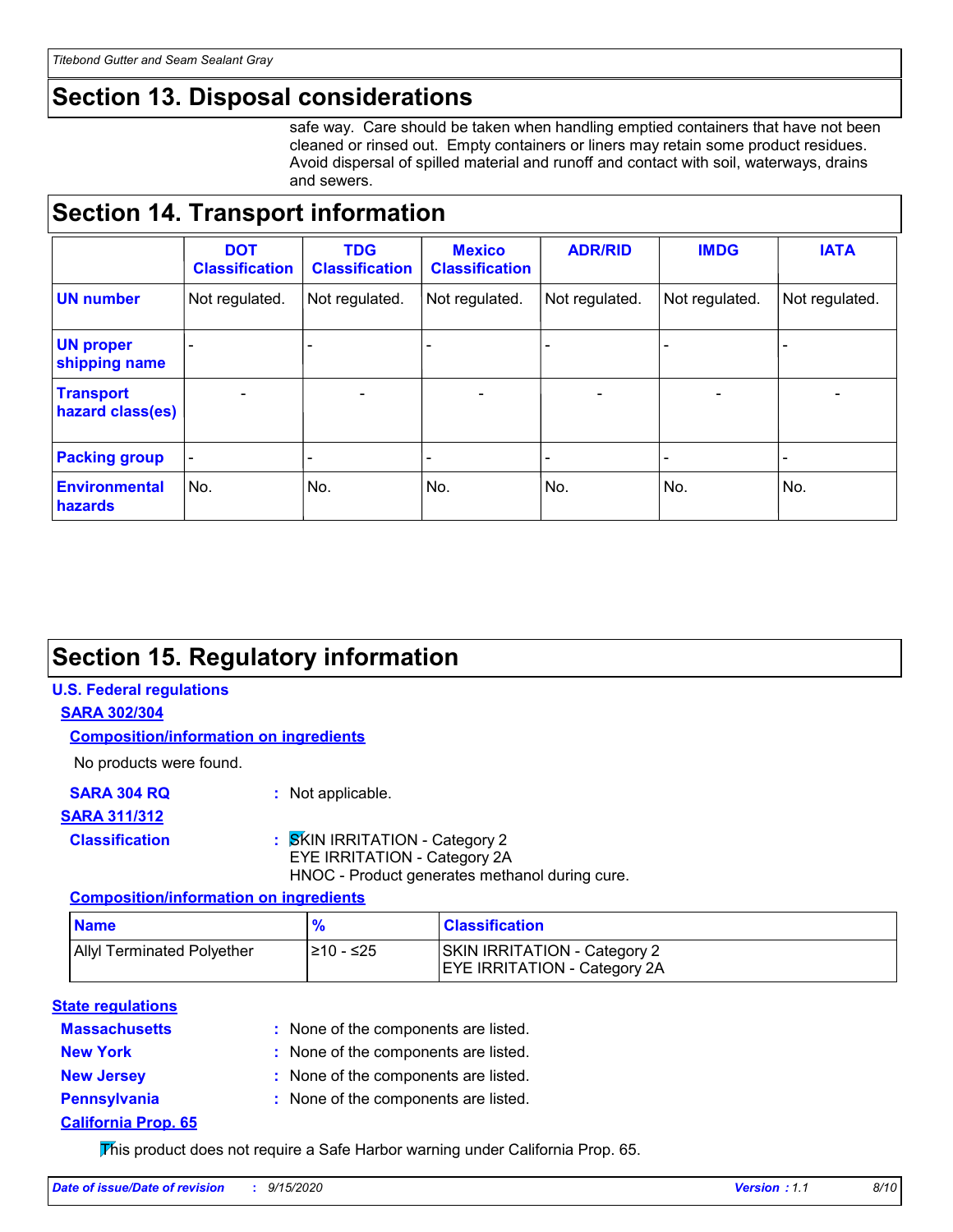## **Section 15. Regulatory information**

### **International regulations**

**Chemical Weapon Convention List Schedules I, II & III Chemicals** Not listed.

### **Montreal Protocol**

Not listed.

### **Stockholm Convention on Persistent Organic Pollutants**

Not listed.

### **UNECE Aarhus Protocol on POPs and Heavy Metals**

Not listed.

### **Inventory list**

**China :** Not determined. **United States TSCA 8(b) inventory :** All components are active or exempted.

## **Section 16. Other information**

**Hazardous Material Information System (U.S.A.)**



**Caution: HMIS® ratings are based on a 0-4 rating scale, with 0 representing minimal hazards or risks, and 4 representing significant hazards or risks. Although HMIS® ratings and the associated label are not required on SDSs or products leaving a facility under 29 CFR 1910.1200, the preparer may choose to provide them. HMIS® ratings are to be used with a fully implemented HMIS® program. HMIS® is a registered trademark and service mark of the American Coatings Association, Inc.**

**The customer is responsible for determining the PPE code for this material. For more information on HMIS® Personal Protective Equipment (PPE) codes, consult the HMIS® Implementation Manual.**

**National Fire Protection Association (U.S.A.)**



**Reprinted with permission from NFPA 704-2001, Identification of the Hazards of Materials for Emergency Response Copyright ©1997, National Fire Protection Association, Quincy, MA 02269. This reprinted material is not the complete and official position of the National Fire Protection Association, on the referenced subject which is represented only by the standard in its entirety.**

**Copyright ©2001, National Fire Protection Association, Quincy, MA 02269. This warning system is intended to be interpreted and applied only by properly trained individuals to identify fire, health and reactivity hazards of chemicals. The user is referred to certain limited number of chemicals with recommended classifications in NFPA 49 and NFPA 325, which would be used as a guideline only. Whether the chemicals are classified by NFPA or not, anyone using the 704 systems to classify chemicals does so at their own risk.**

### **Procedure used to derive the classification**

| <b>Classification</b>               | <b>Justification</b>   |
|-------------------------------------|------------------------|
| <b>SKIN IRRITATION</b> - Category 2 | <b>Expert judgment</b> |
| <b>EYE IRRITATION - Category 2A</b> | Expert judgment        |